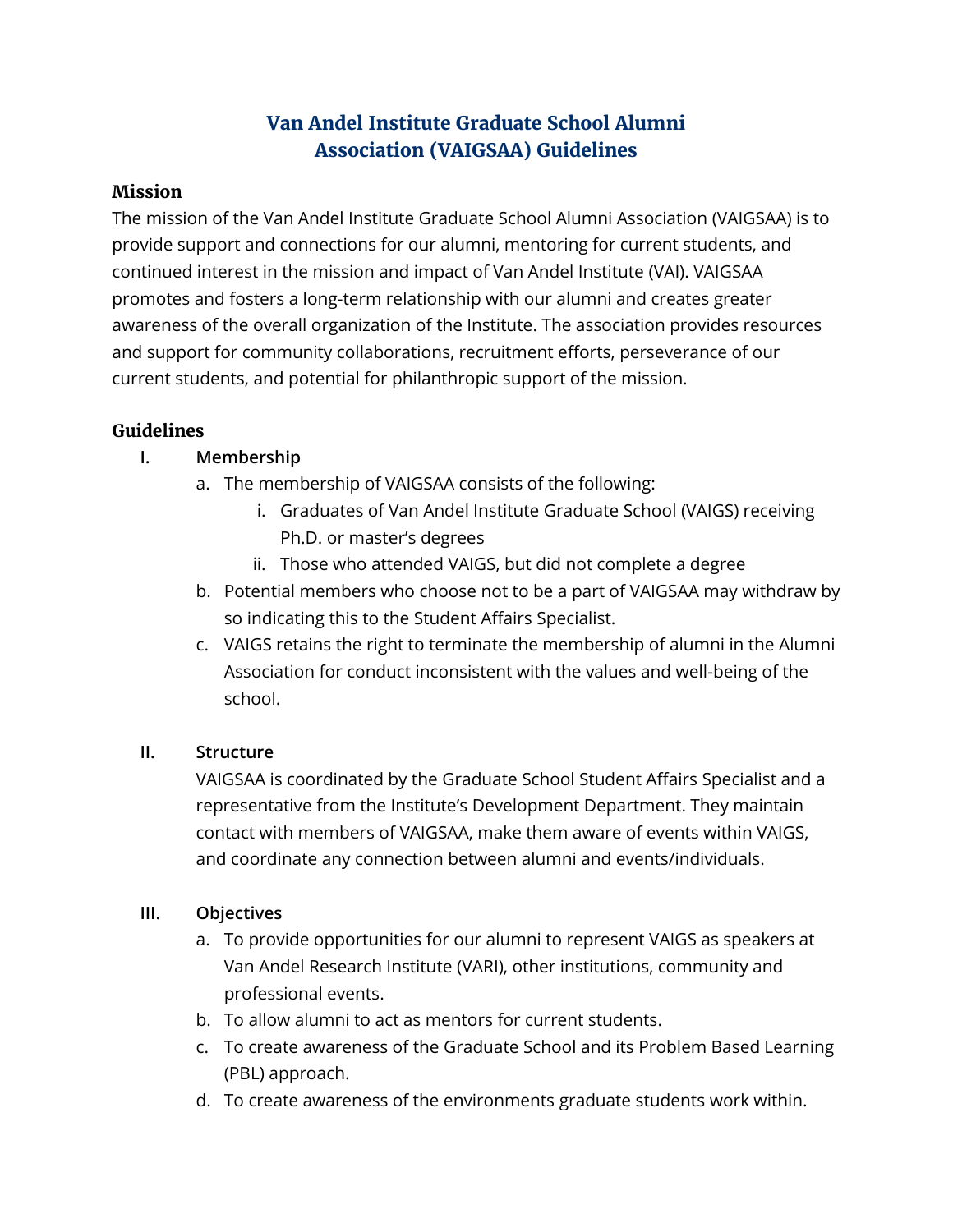e. To encourage long term engagement of our alumni with the mission of VAI.

#### **IV. Alumni Association Staff Support**

- a. Maintain and update alumni information
- b. Establish and maintain an alumni website
- c. Produce and distribute alumni newsletter
- d. Establish and maintain communication between alumni and VAIGS staff and students.

#### **V. Activities, Events & Programs**

Alumni may be invited to participate in or to represent VARI and VAIGS at various events in Grand Rapids and around the country, including but not limited to:

- a. Career services events
- b. Professional scientific meetings
- c. Van Andel Institute related events
- d. One-on-one student contact
- e. New student recruitment events

#### **VI. Fundraising**

The stories of alumni success can be very motivating for potential supporters and donors to the Institute and Graduate School. Alumni may be occasionally invited to share their stories through means including the following:

- a. Publications including annual reports, Highlights of Hope newsletter, website blogs, or social media.
	- i. Testimonials
	- ii. Alumni updates and announcements
- b. Cultivation event opportunities:
	- i. Speaking opportunities for alumni at donor events
		- 1. Quarterly Lunch & Learn events for Board of Governors or JBoard
		- 2. JBoard summer member mixer
	- ii. Purple Community fundraisers (e.g., alumni team at the 5K, attend the Grand Rapids Griffins and Whitecaps Purple games)
	- iii. JBoard membership (invite alumni to become JBoard Ambassadors)
- VII. These guidelines were developed in July 2016 by the VAIGS Student Affairs Specialist (Nancy Schaperkotter) and the Van Andel Education Institute/VAIGS